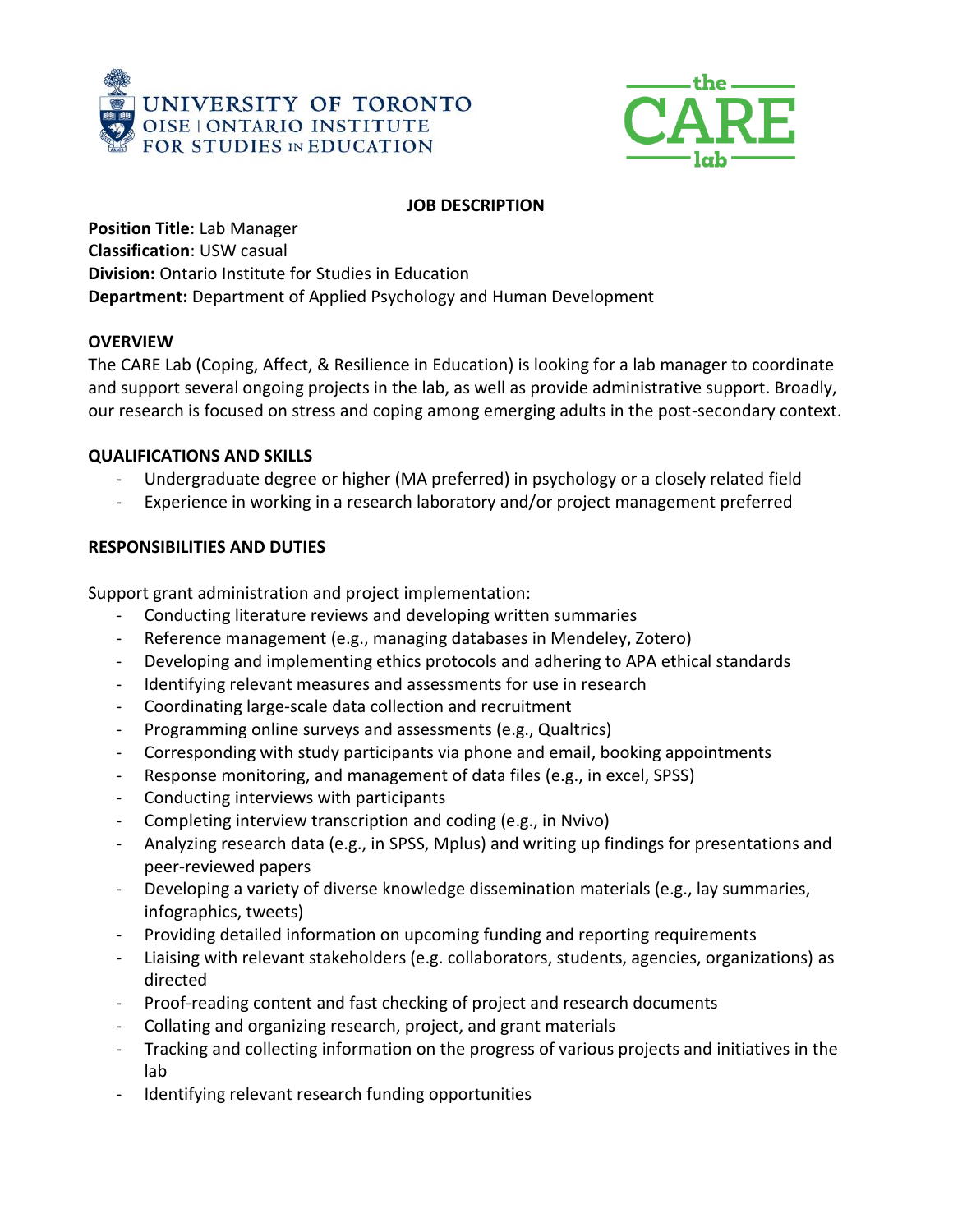



- Supporting the development of research proposals/grants and verifying research proposals/grants are complete, accurate and adhere to sponsor guidelines

Provide administrative support:

- Responding to enquiries within the defined scope of the role and re-directing as appropriate
- Coordinating meeting schedules, agendas, materials, and providing meeting minutes
- Tracking timelines and project deliverables, and following-up on tasks
- Maintaining project records, and data archives
- Providing training to staff (and sharing policies, training, and protocol to staff)
- Writing routine documents and correspondence
- Editing work, and making revisions
- Getting price estimates with approval
- Providing IT and tech support around survey and data analytic platforms and programs
- Updating and maintaining CVs
- Drafting materials for presentations
- Designing graphics and figures for presentations and reports
- Formatting manuscripts according to journals guidelines
- Updating websites and social media
- Providing administrative support to students and volunteers in the lab

## **RATE OF PAY**

Position is part time; up to 25 hours/week for 6 months (ranging from \$18-30/hour, depending on qualifications)

## **START DATE**

Ideally, the position will be filled by July 10. Applicants will be reviewed on a rolling basis until the position is filled.

## **WORKING ENVIORNMENT**

Hybrid – combination of in-person and remote work activities

## **APPLICATION**

To apply, please send your cover letter and resume/CV to Dr. Chloe Hamza at [chloe.hamza@utoronto.ca.](mailto:chloe.hamza@utoronto.ca) Please also provide the names and contact information of two references. The subject line should be: Last Name – Project Manager Position. Short-listed applicants will be contacted for an interview.

## **OTHER**

The Department of Applied Psychology and Human Development offers graduate programs in Counselling Psychology, Counselling and Clinical Psychology, Developmental Psychology and Education, School and Clinical Child Psychology, and Child Study and Education (a teacher education